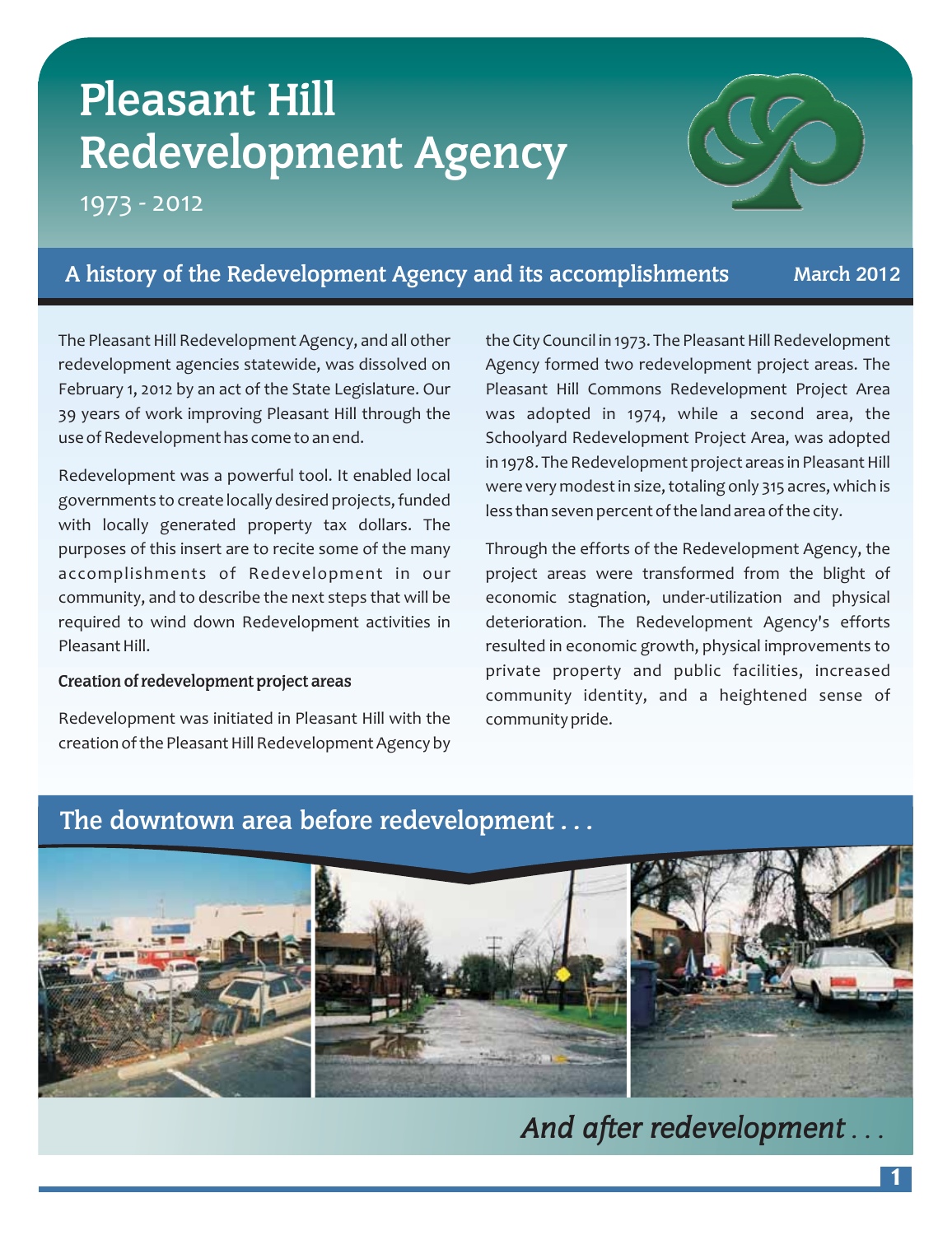# **Commons Redevelopment Projects**

Over the years, the Agency carried out numerous redevelopment projects in the Commons Project Area including:

- **Pleasant Hill Plaza** shopping center, the Agency's first project in 1978, on the site of the former Pleasant Hill Drive-in movie theater.
- **Pleasant Hill Village** senior apartment project also developed in 1978, providing 100 units of affordable senior housing.
- **Somerset** apartment project, built in 1979.
- **Cleaveland Green** townhouse project and **Pleasant Heights** condominiums project, 1980.
- **Two Worlds** mixed residential/commercial condominium project, developed in 1981.
- **Woodsworth Park** townhouse project, 1981.
- ◆ The Terraces office building, constructed in 1985.
- **Gregory Centre** office building, also developed in 1985.
- **Gregory Square** office building and Lyon's Restaurant, now the Original Pancake House, were built in 1989.
- **Pleasant Hill Square** commercial complex, 1989.
- ◆ The new City Hall opened in 1991.



Crescent Drive and Century Theatre



Downtown plaza area adjacent to Jack's Restuarant

- ◆ Courtyard Shopping Center and Marriott Courtyard **Hote** l were built in 1995.
- **Pleasant Hill Downtown** , including the Century Theater, the Hyatt Summerfield Suites Hotel, and the Crescent Walk Townhomes project, was developed between 1998 and 2002.

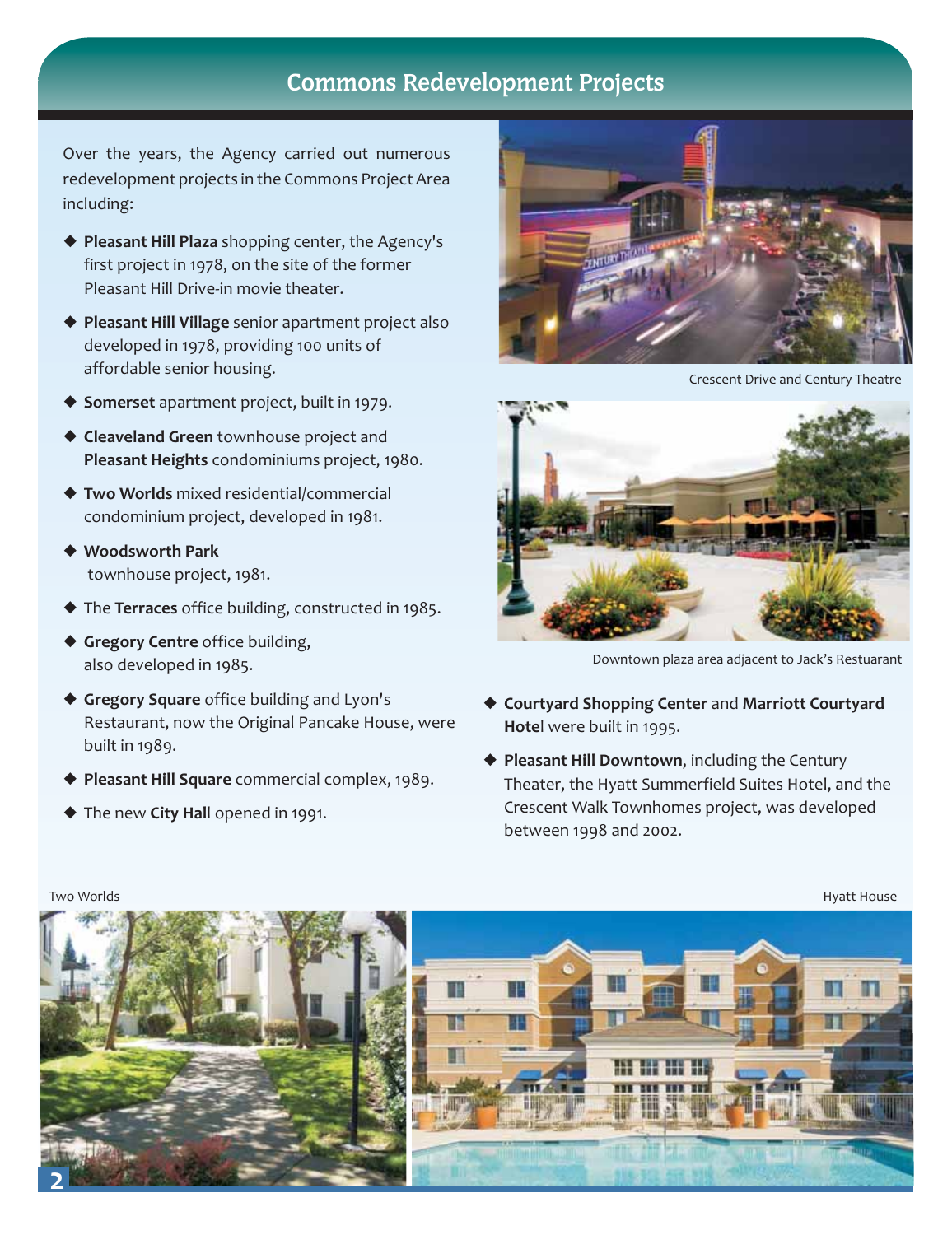### **Commons Redevelopment Projects — cont'd**

- The former Contra Costa Shopping Center, anchored by the vacant Montgomery Ward store, was redeveloped in 2005 as the **Crossroads Shopping Center, with a new** Kohl's Department Store and shops.
- ◆ Marshall's and Friedman's Appliance Store opened at the Crossroads in 2008.



Crossroads Shopping Center including Kohl's Department Store

# **Schoolyard Redevelopment Projects**

The Agency's redevelopment efforts in the Schoolyard Project Area included:

- ◆ The Chateau III congregate care facility, which includes 26 affordable units, built in 1997.
- Hookston Senior Homes Project, which entailed the acquisition and renovation of the former Hookston Apartments as 99 affordable senior apartments, completed in 1999.
- Navlet's Garden Center was built on the site of the old City Hall in 2002.
- Mark Scott Construction Company offices building, developed in 2003.
- Gallery Walk Townhomes project, constructed in 2003.
- ◆ The Agency also contributed over \$10,000 to the refurbishment of the Veteran's Monument, located in the Schoolyard Project Area.

Navlet's Garden Center



**Gallery** Walk Townhomes



## **Affordable Housing**

The Redevelopment Agency was also responsible for producing and helping maintain affordable housing in our community. The primary focus of these efforts was the Agency's Single-family Residential Rehabilitation Loan Program, which was initiated in 1992. Under the Rehab Loan Program, low-income homeowners received small grants, or loans up to \$60,000, at 3% interest, for such improvements as new roofs and windows, kitchen and bath remodeling, furnaces, water heaters, energy efficiency, painting and handicap accessibility. More than 120 eligible households received such loans and grants under the program.

The Agency also helped fund the development of over 400 affordable housing units, including Hookston Senior Housing, Grayson Creek Apartments and Pleasant Hill Village, as well as individual units at Gallery Walk Townhomes and Chateau III congregate care facility.